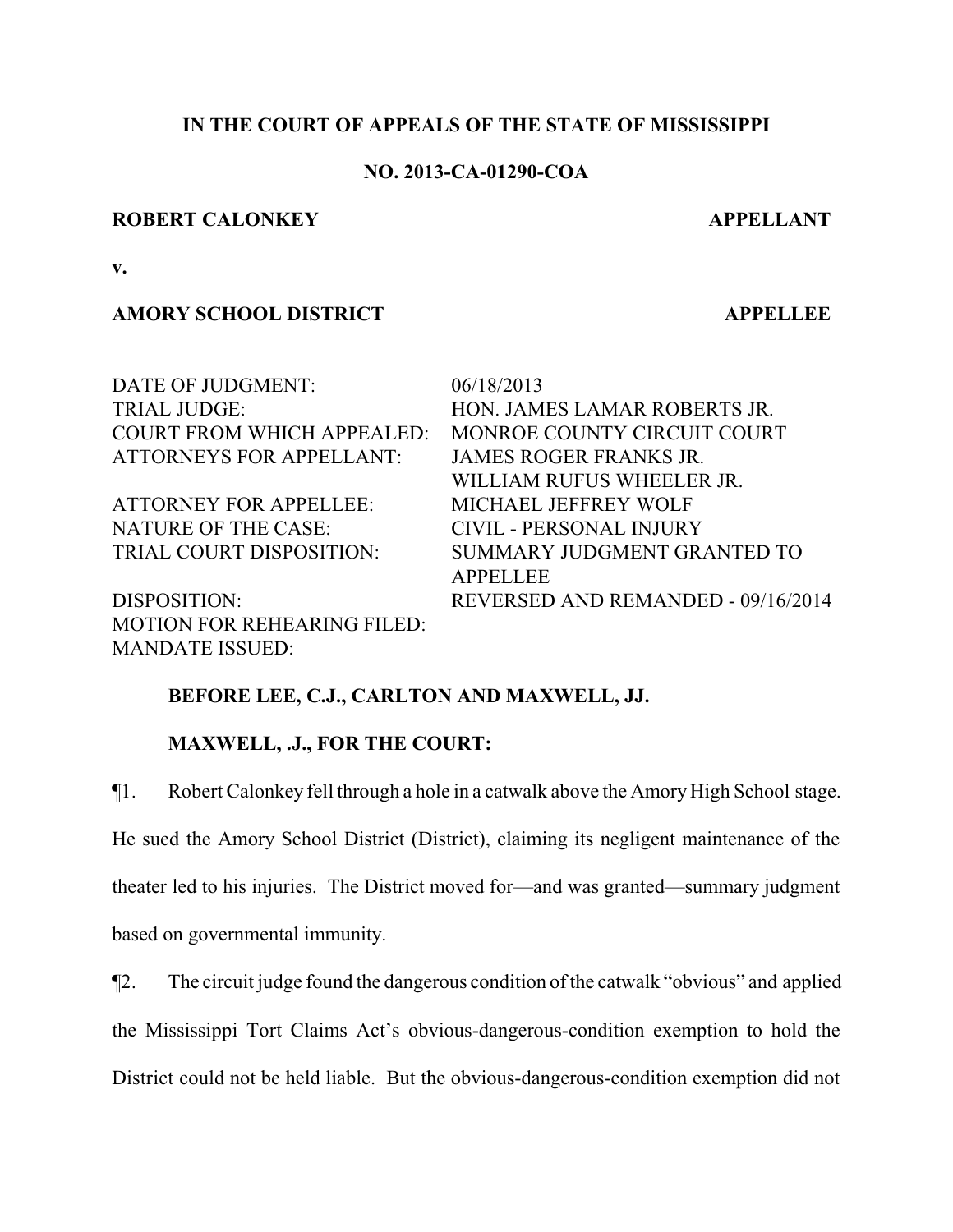apply to Calonkey's claim. Rather, the obvious nature of a dangerous condition only bars recovery for claims that the government failed to warn the plaintiff of the dangerous condition. It does not bar a claim, like Calonkey's, that the government's negligence led to the dangerous condition.

¶3. Nor was Calonkey's claimbarred due to discretionary-function immunity—the circuit judge's alternate reason for granting summary judgment. When deciding if a claim is based on the performance of a discretionary function and thus barred by discretionary-function immunity, intervening precedent directs we look to the governmental function involved in the claim, not just the specific acts performed.<sup>1</sup> Calonkey's claim involves the governmental function to maintain school property, which the District is mandated to perform. Thus, Calonkey's claim that the District failed to carry out its duty to maintain the theater cannot be said to be based on the District's performance of a discretionary function.

¶4. Because the District is not immune under the Mississippi Tort Claims Act (MTCA), and because fact issues surround the District's non-MTCA defense, we reverse the grant of summary judgment to the District. We remand Calonkey's claim to the circuit court.

#### **Background**

#### *I. Calonkey's Fall*

¶5. AmoryHigh School hired Calonkey to assist with the school's production of *Phantom of the Opera*. Calonkey helped with the set design, which included a metal catwalk with a trap door that spanned the stage ten feet in the air.

<sup>&</sup>lt;sup>1</sup> Little v. Miss. Dep't of Transp., 129 So. 3d 132, 138 (¶[10-11) (Miss. 2013).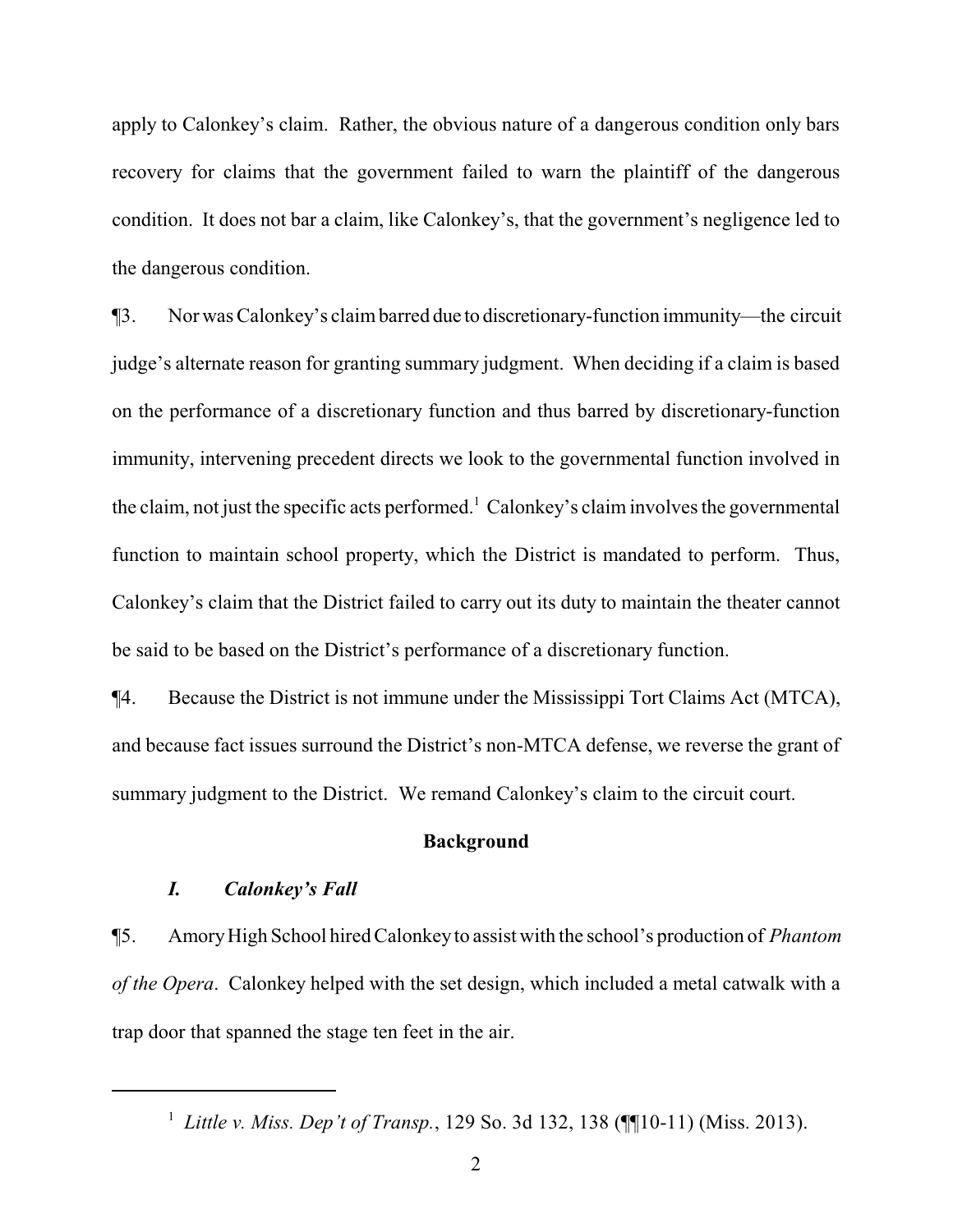¶6. Calonkey visited the set on February 16, 2011. While there, he was asked by another producer to help adjust the lights. So he climbed up on the catwalk. This was Calonkey's first time on the catwalk, which he had not helped build. He claims that he was unaware that the catwalk was missing the called-for trap door—leaving a giant exposed hole in the middle. What is more, the metal edges of the hole were dotted with metal spike-like protrusions that should have been filed down after the catwalk was welded together. Calonkey fell through this hole after tripping over wiring and lumber lying across the catwalk. He scraped himself on the metal protrusions before falling ten feet to the stage.

### *II. Calonkey's Lawsuit*

¶7. Calonkey sued the District to recover for his resulting injuries. His complaint alleged that the District had the responsibility to ensure the set and walkways were properly maintained so students, visitors, and others could safelywalk across them. He further alleged that, as part of this duty, the District should have covered or repaired the large hole in the catwalk, as multiple people were to use this walkway during the theater production. And the District's failure to do so was negligence, which proximately caused his injuries.

¶8. The District moved for summary judgment, asserting immunity under the MTCA's exemptions from liability for obviously dangerous conditions and exercises of discretionary functions. *See* Miss. Code Ann. § 11-46-9(1)(d), (v) (Rev. 2012). The District also relied on the non-MTCA statute that protects a property owner from liability for injuries to an independent contractor caused by a danger the contractor should have known about.

¶9. The circuit judge granted the District summary judgment, finding the District was

3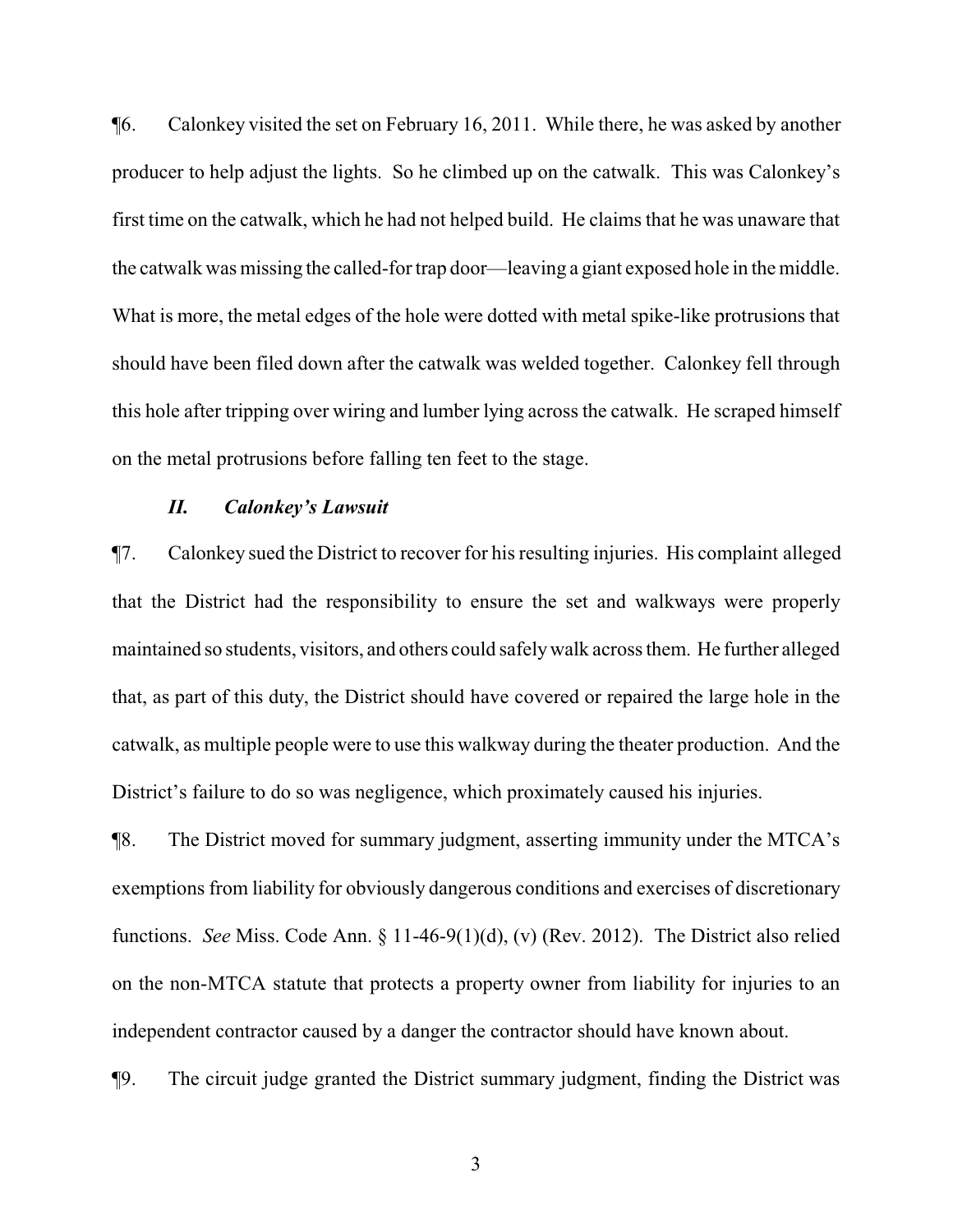immune from Calonkey's claim because the dangerous condition of the catwalk was "open and obvious." But the judge noted that summary judgment would have been just as proper based on discretionary-function immunity.

### *III. Calonkey's Appeal*

¶10. Calonkey timely appealed, triggering this court's de novo review. We apply the same standard as the circuit judge. *Harrison v. Chandler–Sampson Ins., Inc.*, 891 So. 2d 224, 228 (¶11) (Miss. 2005). Viewing the evidence in the light most favorable to Calonkey, the nonmovant, we will affirm the grant of summary judgment "if the pleadings, depositions, answers to interrogatories and admissions on file, together with the affidavits, if any, show that there is no genuine issue as to any material fact and that the moving party is entitled to a judgment as a matter of law." M.R.C.P. 56(c). But if any triable issues of fact exist or if we find the District was not entitled to a judgment as a matter of law, we must reverse. *Harrison*, 891 So. 2d at 228 (¶11).

### **Discussion**

#### *I. MTCA Exemptions*

¶11. The MTCA provides the exclusive remedy for Calonkey's claim against the District. Miss. Code Ann. § 11-46-7 (Rev. 2012). While section 11-46-5 generally waives sovereign immunity for tort actions to recover money damages, section 11-46-9(1) reinstates immunity for certain claims. Miss. Code Ann. § 11-46-5 (Rev. 2012); § 11-46-9(1).

¶12. The circuit judge held two provisions in section 11-46-9(1) immunized the District from Calonkey's suit—subsection (v), which involves any claim arising out of injuries due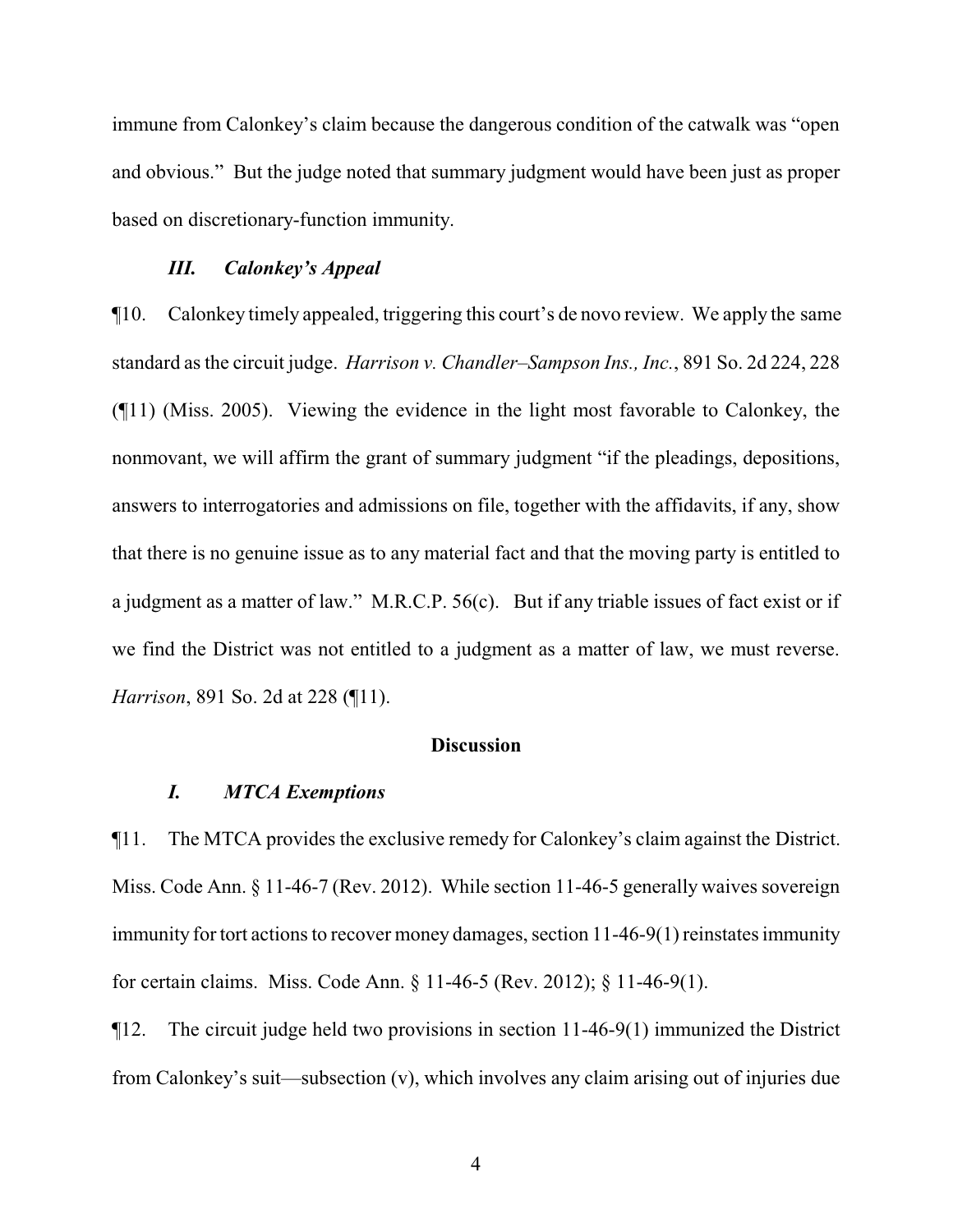to dangerous conditions on public property, and subsection (d), which involves any claim arising out of the performance of discretionary functions. But for the following reasons, we find neither provision prevented Calonkey from moving forward with his claim.

#### *A. Obviously Dangerous Condition*

 $\P$ 13. The circuit judge first applied section 11-46-9(1)(v) to find the District was immune. Subsection (v) has two provisions. Primarily, subsection (v) shields the government from any claim based on a dangerous condition when the condition was not due to the negligent or willful actions of a government employee or when the government did not know about the condition so as to be able to remedy it or warn about it. Miss. Code Ann.  $\S 11-46-9(1)(v)$ . Additionally, subsection (v) prevents government liability for a failure-to-warn claim when the dangerous condition is "obvious to one exercising due care." *Id.*

 $\P$ 14. It is only this second part of subsection (v)—the obviously dangerous condition—that the District claimed immunized it from Calonkey's suit. But as the statute clearly states, the fact that a dangerous condition is obvious only exempts the District from liability for the failure to warn of the condition. Miss. Code Ann.  $\S 11-46-9(1)(v)$ . It does not exempt the District from liability for causing the dangerous condition through the negligent or willful actions of its employees. *Id.*; *see City of Natchez v. Jackson*, 941 So. 2d 865, 876 (¶33) (Miss. Ct. App. 2006). Here, Calonkey is not seeking to hold the District liable for failing to warn him about the hole in the catwalk. Rather, he claims the District's negligence in constructing and maintaining the catwalk created a dangerous condition that led to his injuries. So even if the dangerous condition was "obvious," this fact does not bar Calonkey's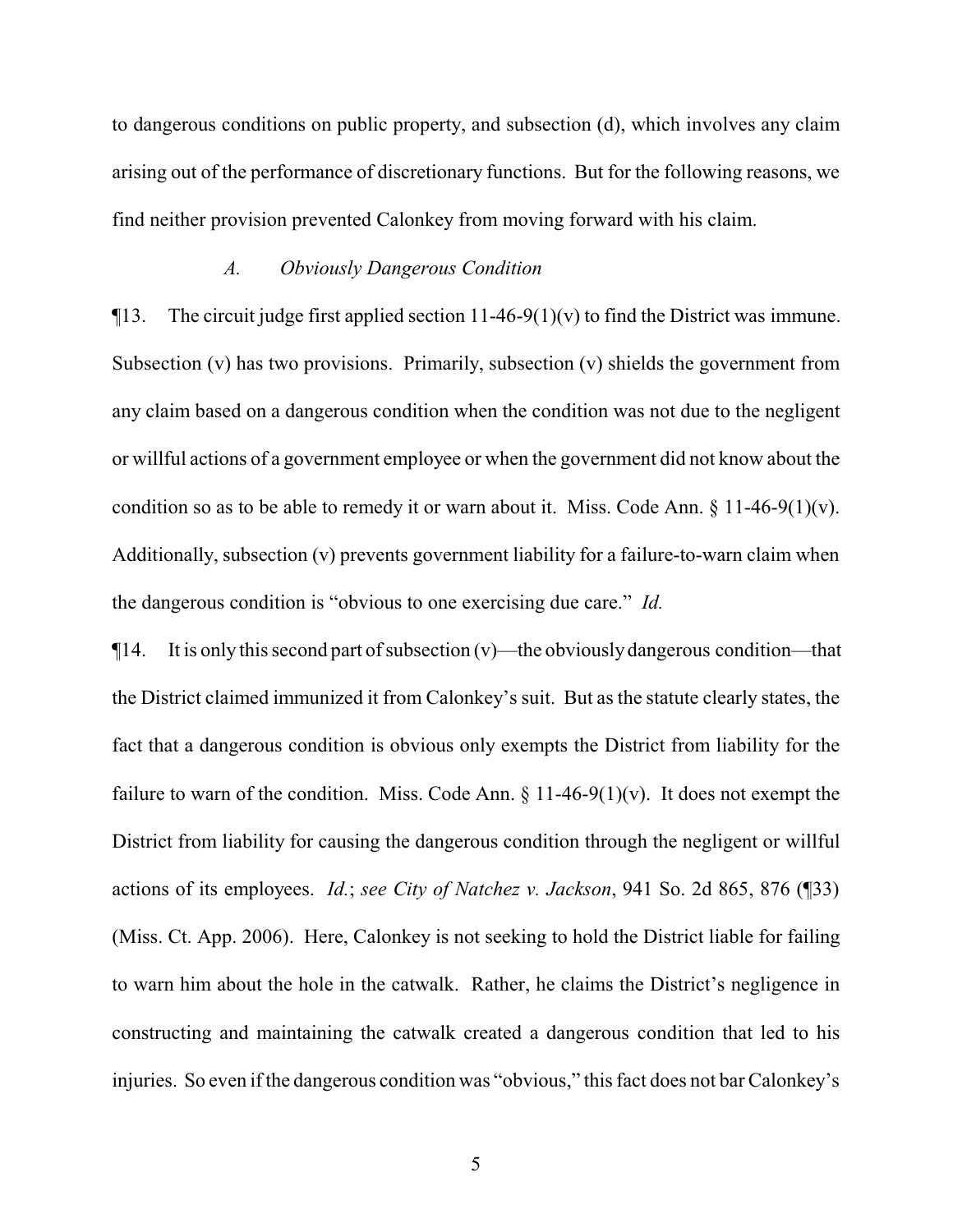claim.

¶15. But contrary to the circuit judge's ruling, the record does not support that the catwalk's dangerous condition was undisputedly obvious. Instead, we find this was a question of disputed fact, which cannot be resolved on summary judgment. *See Smith v. Waggoners Trucking Corp.*, 69 So. 3d 773, 777 (¶15) (Miss. Ct. App. 2011) (citing M.R.C.P. 56(c)). Calonkey testified the catwalk was dark and covered with debris. While other portions of his testimony suggested otherwise, as this is summary judgment, we must view the evidence in the light most favorable to him, the nonmovant. *See id.* at 776-77 (¶14). And in this light, we find Calonkey's evidence created a fact issue whether the dangerous condition of the catwalk was obvious to one exercising due care, which precludes summary judgment.

#### *B. Discretionary Function*

¶16. The circuit judge made the alternate ruling that the District was equallyprotected from suit by section 11-46-9(1)(d), which bars claims "[b]ased upon the exercise or performance or the failure to exercise or perform a discretionary function or duty on the part of a governmental entity or employee thereof, whether or not the discretion be abused[.]" Miss. Code Ann. § 11-46-9(1)(d). The circuit judge found that Calonkey's claim was based on the exercise of a discretionary function. He reached this conclusion by following, as he described it, "the [Mississippi] Supreme Court's paradigmin determining whether a function is discretionary or ministerial."

¶17. But since the date of the trial judge's decision, that paradigm has dramatically shifted.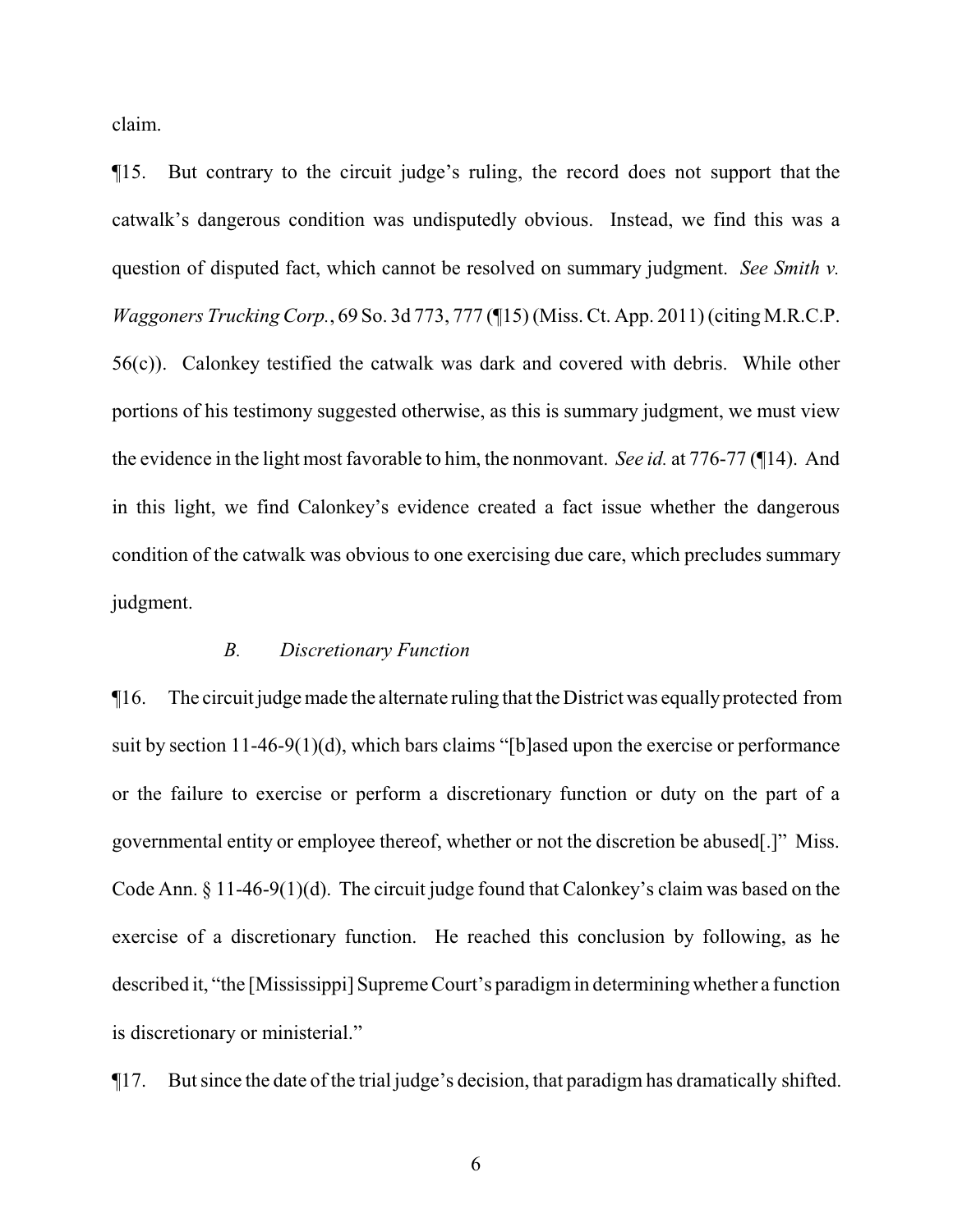In October 2013, the Mississippi Supreme Court handed down *Little v. Mississippi Department of Transportation*, 129 So. 3d 132 (Miss. 2013). Before *Little*, the focus of this subsection of the MTCA was on the specific acts alleged to be negligent and whether those acts were mandated or discretionary. But the supreme court in *Little* expressly overruled its line of cases holding that, while an overall duty may be mandatory, how that duty is carried out may be discretionary. *Id.* at 138 (¶11). The supreme court instead held that, if a statute imposes a duty on a governmental entity or its employees, "all acts fulfilling that duty are considered mandated as well, and neither the government nor its employees enjoy[] immunity." *Id.* at (¶10) (quoting *Miss. Transp. Comm'n v. Montgomery*, 80 So. 3d 789, 798 (¶31) (Miss. 2012)). So now, when determining whether the government is immune, courts must focus on the governmental *function* at issue—and "not the *acts* performed in order to achieve that function." *Id.* 

¶18. Applying then-existing law, the circuit judge understandably honed in on the specific act Calonkey alleged was negligent—the construction and maintenance of the set. Finding no law mandated when or how the set should be constructed or maintained, the judge concluded the acts involved were discretionary. *See Montgomery*, 80 So. 3d at 795 (¶19). And because they also involved social policy, these acts were immune. *See id.* at (¶20).

¶19. But in our de novo review, we must follow *Little'*s approach and look to the governmental function at issue in Calonkey's claim—the negligent maintenance of a portion of school property. This function is imposed on the District by Mississippi Code Annotated section 37-7-301(c) and (d) (Rev. 2013), which requires the District to "be the custodian<sup>[]</sup>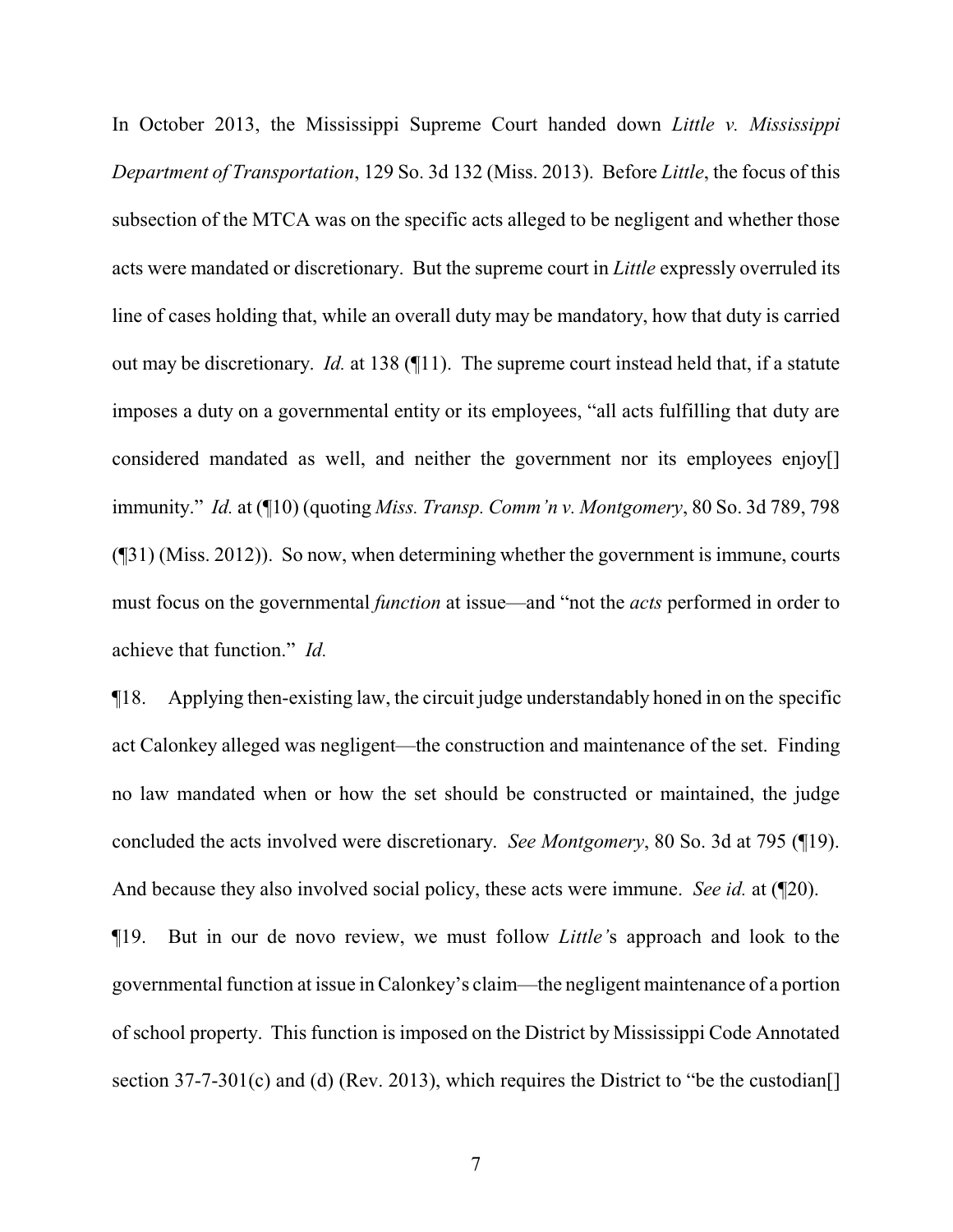of real and personal school property and to manage, control and care for same, both during the school term and during vacation" and to be "responsib[le] for the erection, repairing and equipping of school facilities and the making of necessary school improvements[.]" Because *Little* holds that this mandated function includes "all acts" carrying out that duty, even when they involve choice or judgment, we must find that the acts of constructing and maintaining the theater set fall under that function and, thus, are not immune from Calonkey's suit. *Little*, 129 So. 3d at 138 (¶10).

#### *II. Non-MTCA Defenses*

¶20. Even if not immune, the District asserts it is still entitled to summary judgment because Calonkey had been working as an independent contractor when he injured himself. The District relies on the non-MTCA statute shielding all property owners—public and private—against liability "for the death or injury of an independent contractor or the independent contractor's employees resulting from dangers of which the contractor knew or reasonably should have known." Miss. Code Ann. § 11-1-66 (Supp. 2013). *See also Coho Resources, Inc. v. McCarthy*, 913 So. 2d 899, 906 (¶19) (Miss. 2005) (reciting the "general rule . . . that the owner of the premises does not have a duty to protect an independent contractor against risks arising from or intimately connected with the work"). But whether this statute provides the District a complete defense cannot be answered on summary judgment. Without dispute, Calonkey was working at the school as an independent contractor. But just as there is a question whether the dangerous condition was "obvious," there is a disputed fact issue whether Calonkey should have been aware of the danger posed